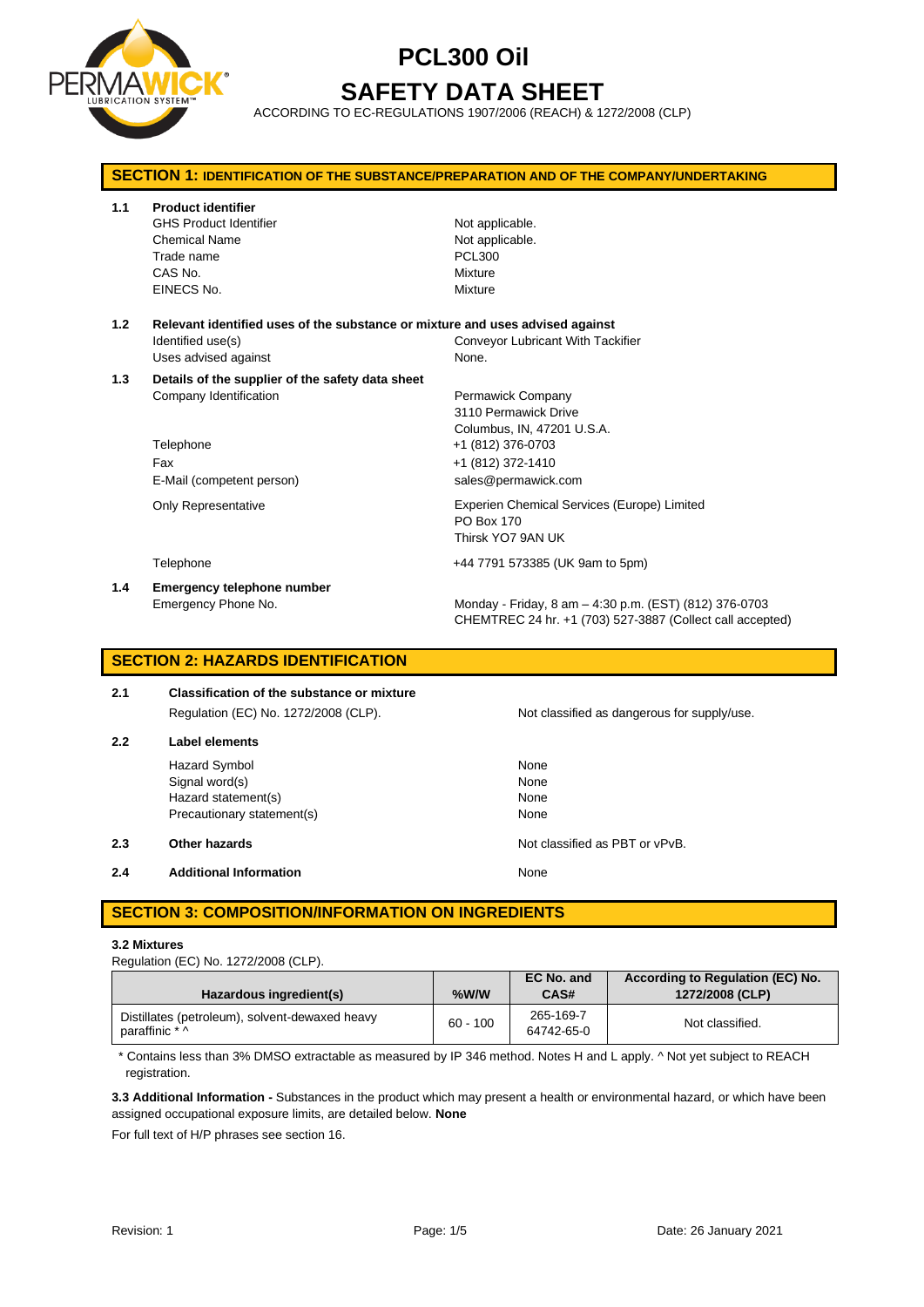

# **PCL300 Oil**

### **SECTION 4: FIRST AID MEASURES**



| _______ |                                                                               |                                                                                            |  |
|---------|-------------------------------------------------------------------------------|--------------------------------------------------------------------------------------------|--|
| 4.1     | Description of first aid measures                                             |                                                                                            |  |
|         | Inhalation                                                                    | Unlikely to be required but if necessary treat symptomatically.                            |  |
|         | <b>Skin Contact</b>                                                           | Wash affected skin with soap and water.                                                    |  |
|         | Eye Contact                                                                   | Eyes should be washed with plenty of water. If symptoms occur<br>obtain medical attention. |  |
|         | Ingestion                                                                     | Unlikely to be required but if necessary treat symptomatically.                            |  |
| 4.2     | Most important symptoms and effects, both<br>acute and delayed                | None                                                                                       |  |
| 4.3     | Indication of the immediate medical attention<br>and special treatment needed | None                                                                                       |  |
|         |                                                                               |                                                                                            |  |

## **SECTION 5: FIRE-FIGHTING MEASURES**

**5.1 Extinguishing media** -Unsuitable Extinguishing Media None anticipated. **5.2 Special hazards arising from the substance or**  This product may give rise to hazardous fumes in a fire.

-Suitable Extinguishing Media Extinguish with waterspray, dry chemical, sand or carbon dioxide.

- **mixture**
- 

**5.3 Advice for fire-fighters A self** contained breathing apparatus and suitable protective clothing should be worn in fire conditions.

### **SECTION 6: ACCIDENTAL RELEASE MEASURES**

| 6.1 | Personal precautions, protective equipment<br>and emergency procedures | Avoid skin contact. Avoid contact with eyes.                                                                                                       |
|-----|------------------------------------------------------------------------|----------------------------------------------------------------------------------------------------------------------------------------------------|
| 6.2 | <b>Environmental precautions</b>                                       | Use appropriate container to avoid environmental contamination.                                                                                    |
| 6.3 | Methods and material for containment and<br>cleaning up                | Contain and cover spilled substance with dry sand or earth or<br>other suitable dry material. Transfer to a container for disposal or<br>recovery. |
| 6.4 | Reference to other sections                                            | None                                                                                                                                               |
| 6.5 | <b>Additional Information</b>                                          | None.                                                                                                                                              |

### **SECTION 7: HANDLING AND STORAGE**

**7.1 Precautions for safe handling Avoid skin contact. Avoid contact with eyes. 7.2 Conditions for safe storage, including any incompatibilities**

-Storage Temperature **Store at room temperature.** -Incompatible materials **Strong oxidising agents**.

**7.3 Specific end use(s)** Synthetic Bearing Lubricant

### **SECTION 8: EXPOSURE CONTROLS/PERSONAL PROTECTION**

- **8.1 Control parameters**
- **8.1.1 Occupational Exposure Limits**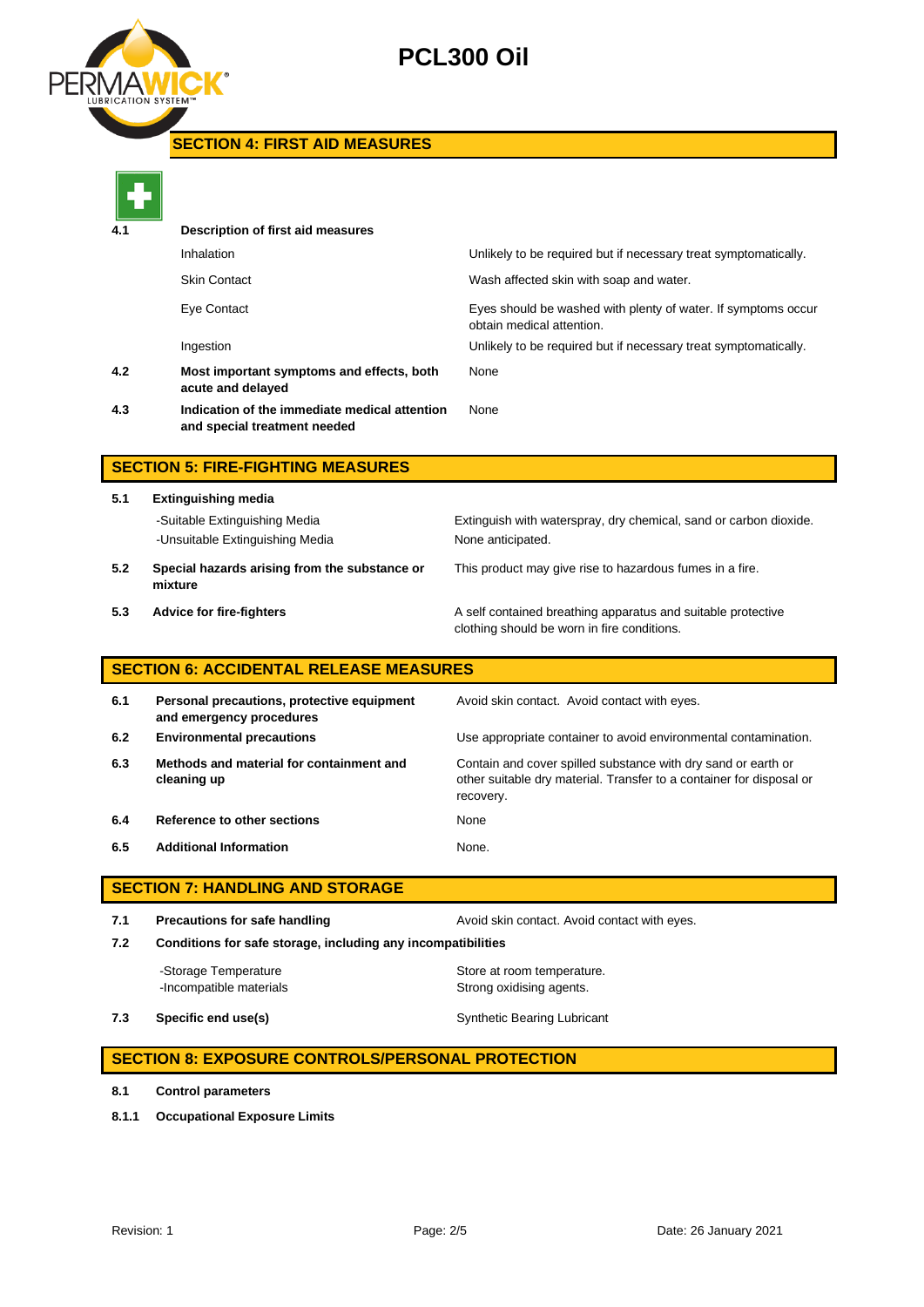**8.1.2 Recommended monitoring method** Not available

**8.2 Exposure controls**

**Limit value type** 

8.2.1 **Appropriate engineering controls** Not normally required.

**SUBSTANCE. CAS No.**

- **8.2.2 Personal protection equipment**
	- Eye/face protection extensive state of the Safety spectacles.



Skin protection (Hand protection/ Other) Not normally required.



Respiratory protection Not normally required.



Thermal hazards **Not normally required.** 

**8.2.3 Environmental Exposure Controls Notified Motion Not normally required.** 

### **SECTION 9: PHYSICAL AND CHEMICAL PROPERTIES**

**9.1 Information on basic physical and chemical properties**

Appearance Liquid<br>Colour. Colour Colour Colour Colour Colour Colour Colour Colour Colour Colour Colour Colour Colour. Amber. Odour **Fuel oil-like.** Odour threshold (ppm) Not available pH (Value) Not available Melting point (°C) / Freezing point (°C) Not available Boiling point/boiling range (°C): Not available Flash point (°C) 213 [Clevland Open cup] Evaporation rate Not available Flammability (solid, gas) Not available Explosive limit ranges Not available Vapour pressure (Pascal) Vapour pressure (Pascal) Vapour density (Air=1) Not available Density (g/ml) 0.87 Solubility (Water) Negligible. Solubility (Other) Not available Partition coefficient (n-Octanol/water) Not available Auto ignition point (°C) and the contract of the Mot available Not available Decomposition temperature (°C) Not available Kinematic Viscosity (cSt) @ 40°C 73 Explosive properties **Not explosive.** Not explosive. Oxidising properties Not oxidising. **9.2 Other information Not available. Not available.** 



None known ----- ----- ----- ----- ----- -----

**LTEL (8 hr TWA mg/m³)** **STEL (ppm)** **STEL** 

**(mg/m³) Note:**

**PCL300 Oil**

**LTEL (8 hr TWA ppm)**

**(country of origin) SUBSTANCE. CAS No. Biological limit value Note:** None known ----- ----- ----- -----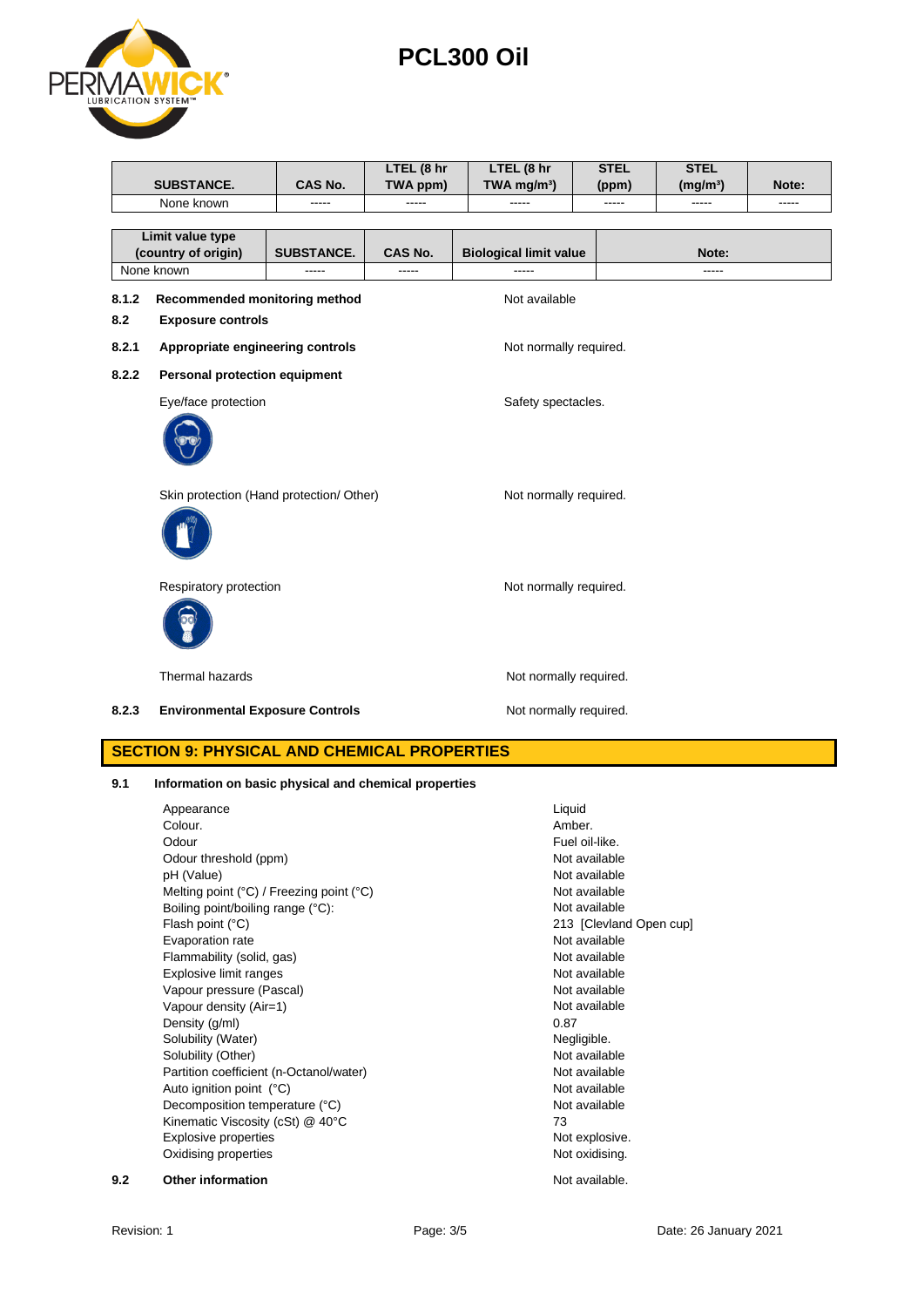

# **PCL300 Oil**

### **SECTION 10: STABILITY AND REACTIVITY**

### **10.1 Reactivity 10.1 Reactivity Stable under normal conditions.**

- **10.2 Chemical stability** Stable.
- **10.3 Possibility of hazardous reactions** None anticipated.
- **10.4 Conditions to avoid** None
- **10.5 Incompatible materials** Oxidizers
- 

### **SECTION 11: TOXICOLOGICAL INFORMATION**

#### **11.1 Information on toxicological effects**

#### **11.1.1 Substances**

Not applicable

#### **11.1.2 Mixtures - By analogy with similar materials:**

Acute toxicity and the expected. Skin corrosion/irritation **Value 2018** Unlikely to cause skin irritation. Serious eye damage/irritation **Exercise 20** Unlikely to cause eye irritation. Respiratory or skin sensitization Not to be expected. Germ cell mutagenicity expected. Carcinogenicity **Not to be expected.** Reproductive toxicity Not to be expected. STOT - single exposure Not to be expected. STOT - repeated exposure Not to be expected. Aspiration hazard Not to be expected.

#### **11.1.3 Substances in preparations / mixtures**

Distillates (petroleum), solvent-dewaxed heavy paraffinic (CAS No. 64742-65-0)

Acute toxicity  $LD50 > 5000$  mg/kg (rat) LC50 = 2.18 mg/l (4 hour(s)) (rat) LD50 > 2000 mg/kg (rabbit)

Skin corrosion/irritation Non-irritant. Serious eye damage/irritation Non-irritant. Respiratory or skin sensitization It is not a skin sensitiser. Germ cell mutagenicity **Negative** Negative Carcinogenicity **Negative** Negative Reproductive toxicity Not to be expected. STOT - single exposure Not to be expected. STOT - repeated exposure Not to be expected. Aspiration hazard Not applicable

**11.2 Other information None known.** 

### **SECTION 12: ECOLOGICAL INFORMATION**

#### **12.1 Toxicity**

#### **Substances in preparations / mixtures**

| $NOEL > 100$ mg/l (96 hour) (P. promelas)<br>Acute toxicity<br>NOEL > 10,000 mg/l (96 hour) (G. pulex)<br>$NOEL > 100$ mg/l (72 hour) ( <i>P. subcapitata</i> )<br>Long Term<br>$NOEL = 10$ mg/l (21 days) (D. magna)<br>12.2<br>Persistence and degradability<br>There is evidence of degredation in soil and water.<br>12.3<br><b>Bioaccumulative potential</b><br>The substance has low potential for bioaccumulation.<br>12.4<br>The product has low mobility in soil.<br>Mobility in soil<br>12.5<br>Not classified as PBT or vPvB.<br><b>Results of PBT and vPvB assessment</b><br>12.6<br>Other adverse effects<br>None known. | Distillates (petroleum), solvent-dewaxed heavy paraffinic (CAS No. 64742-65-0) |  |  |
|---------------------------------------------------------------------------------------------------------------------------------------------------------------------------------------------------------------------------------------------------------------------------------------------------------------------------------------------------------------------------------------------------------------------------------------------------------------------------------------------------------------------------------------------------------------------------------------------------------------------------------------|--------------------------------------------------------------------------------|--|--|
|                                                                                                                                                                                                                                                                                                                                                                                                                                                                                                                                                                                                                                       |                                                                                |  |  |
|                                                                                                                                                                                                                                                                                                                                                                                                                                                                                                                                                                                                                                       |                                                                                |  |  |
|                                                                                                                                                                                                                                                                                                                                                                                                                                                                                                                                                                                                                                       |                                                                                |  |  |

**10.6 Hazardous Decomposition Product(s)** Carbon monoxide, Carbon dioxide, Nitrogen, phosphorous oxides